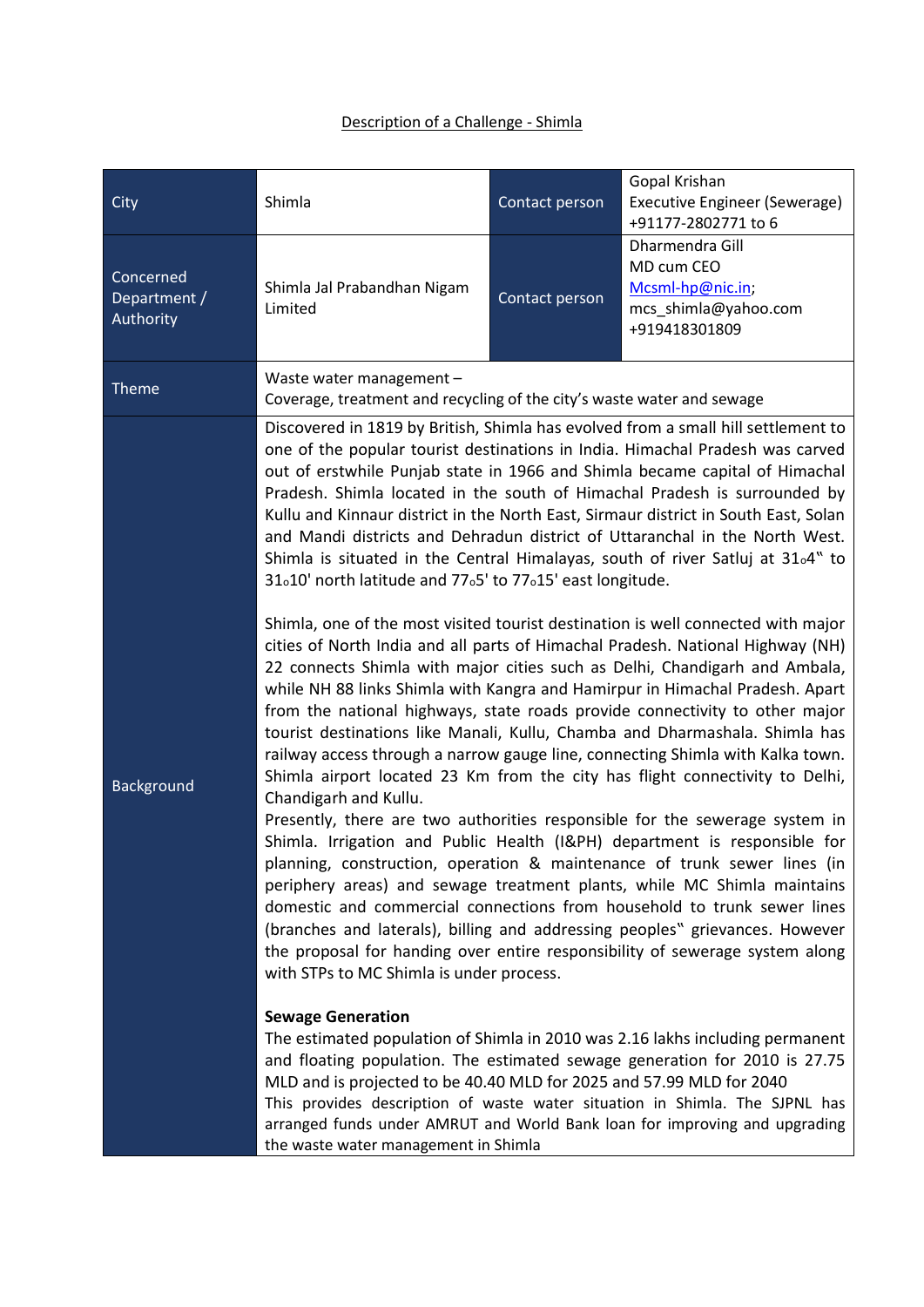| Description of the<br>specific challenge | The challenges emulate from the fact that there are Worn out and missing links<br>Grey water and yellow water in some areas are not going to sewer system. There is<br>a lack of public toilets infrastructure especially to urban poor and migrant workers.<br>Consequently, these have led to the following specific challenges:<br>1. Low sewage collection efficiency<br>2. Presence of drinking water sources downstream of STPs<br>Steep slopes restricting the land availability for conventional techniques of<br>3.<br>sewage Treatment, requiring compact low-cost techniques<br>Low temperatures affecting Sewage Treatment<br>4.<br>Sludge management, requiring specific techniques fitting space constraints,<br>5.<br><b>Uphill transportation</b><br>6. Effective plan for Recycling and reuse of effluent<br>High BOD in the influent<br>7.<br>Energy efficiency through solar energy harvesting or sludge treatment.<br>8.<br>9. Odour and aesthetics                                                                                                                                                                                                                                                                                                                                                   |  |  |
|------------------------------------------|---------------------------------------------------------------------------------------------------------------------------------------------------------------------------------------------------------------------------------------------------------------------------------------------------------------------------------------------------------------------------------------------------------------------------------------------------------------------------------------------------------------------------------------------------------------------------------------------------------------------------------------------------------------------------------------------------------------------------------------------------------------------------------------------------------------------------------------------------------------------------------------------------------------------------------------------------------------------------------------------------------------------------------------------------------------------------------------------------------------------------------------------------------------------------------------------------------------------------------------------------------------------------------------------------------------------------|--|--|
| Description of the<br>effected area      | Out of six watersheds, three namely, Sanjouli Malyana, Dhalli and Lalpani are<br>affected.<br>(Refer City Sanitation Plan)                                                                                                                                                                                                                                                                                                                                                                                                                                                                                                                                                                                                                                                                                                                                                                                                                                                                                                                                                                                                                                                                                                                                                                                                |  |  |
| Desired outcome                          | 1. Compliance to the Pollution Control Board norms for treatment and effluent<br>disposal.<br>2. The goal of the exercise is to achieve 100% sanitation in the city. The<br>following are the indicators of 100% sanitation in a city:<br>Primary Indicators as mandated by National Urban Sanitation Policy<br>• Every citizen has access to a toilet & the city is "Open Defecation Free (ODF)"<br>• All the sewage generated is collected, treated, and disposed off safely<br><b>Secondary Indicators</b><br>Secondary indicators are optional and are not mandated by the NUSP.<br>However, for holistic sanitation in a city it is important that the following<br>indicators are also addressed. Our consortium will advocate for the inclusion of<br>these indicators into the city sanitation planning<br>• All the solid waste generated is collected, treated, and disposed off safely<br>• All water bodies and drainages are preserved and kept clean<br>• All the storm water drains are kept clean<br>Every aspect of the process and infrastructure provision must integrate<br>community participation and must be inclusive. In addition, water and<br>wastewater management must be carried out in an environmentally<br>sustainable manner, recycling and reusing the by-products as far as possible. |  |  |
| <b>Current status</b>                    | Refer City Sanitation Plan and the Himachal Pradesh Pollution Control Board<br>website<br>hppcb.nic.in for results of STPs                                                                                                                                                                                                                                                                                                                                                                                                                                                                                                                                                                                                                                                                                                                                                                                                                                                                                                                                                                                                                                                                                                                                                                                                |  |  |
| Estimated<br>timelines                   | One year                                                                                                                                                                                                                                                                                                                                                                                                                                                                                                                                                                                                                                                                                                                                                                                                                                                                                                                                                                                                                                                                                                                                                                                                                                                                                                                  |  |  |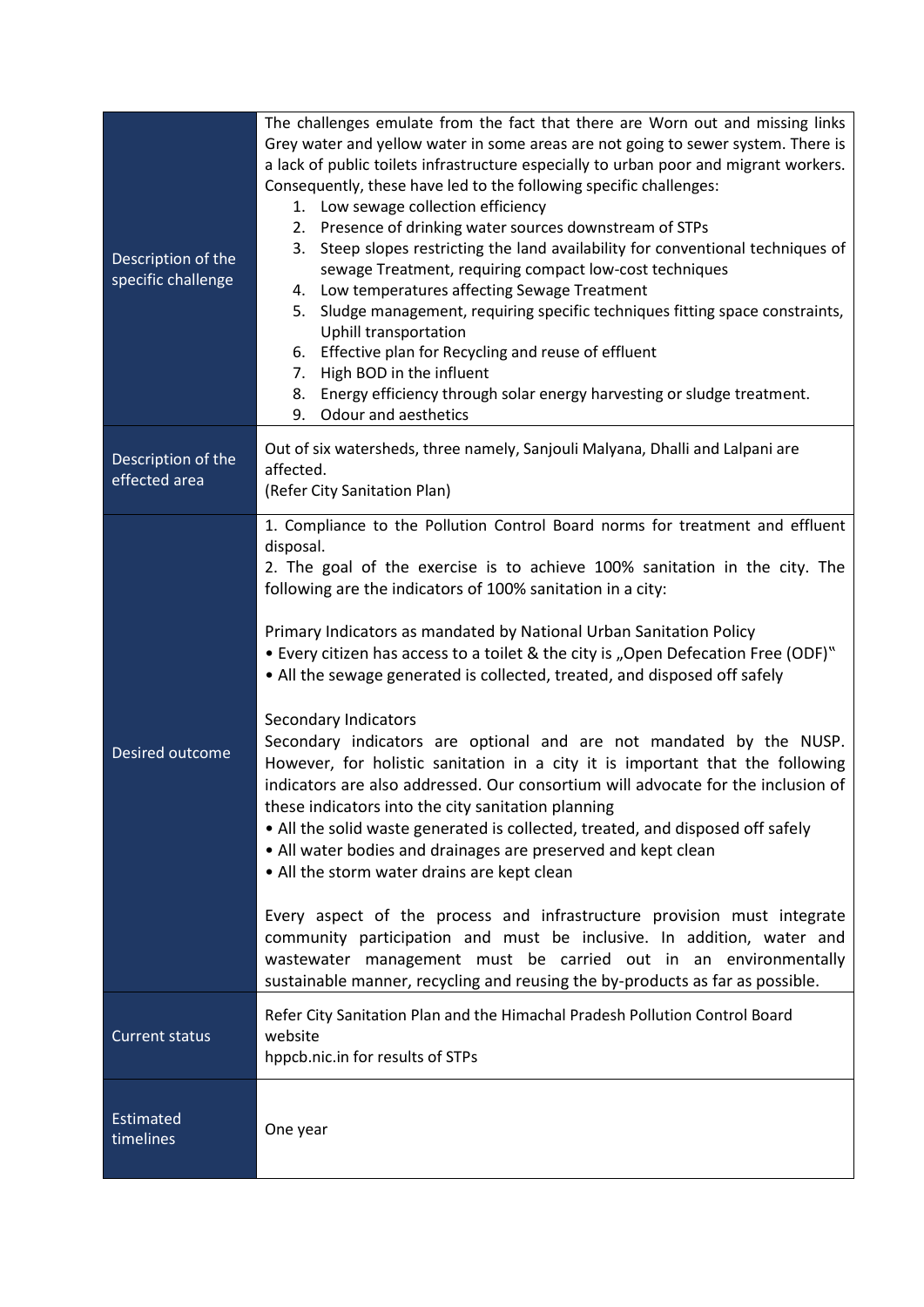| Procurement<br>procedure         | Quality cum least cost bidding                                                                                                                                                                                                                                               |  |
|----------------------------------|------------------------------------------------------------------------------------------------------------------------------------------------------------------------------------------------------------------------------------------------------------------------------|--|
| <b>Key local</b><br>stakeholders | Government of Shimla (Dept of Urban Planning),<br>Government of Shimla (Dept of Environment),<br>Shimla Jal Prabandhan Nigam Limited, (Utility)<br>Municipal Corporation of Shimla,<br>Directorate of Town and Country Planning,<br>Himachal Pradesh Pollution Control Board |  |
| Any other remarks                | We are looking for new and innovative technologies from Nordic Countries, that<br>have similar climatic condition to Shimla, for solutions that can improve the current<br>situation of waste water and sewage in Shimla                                                     |  |

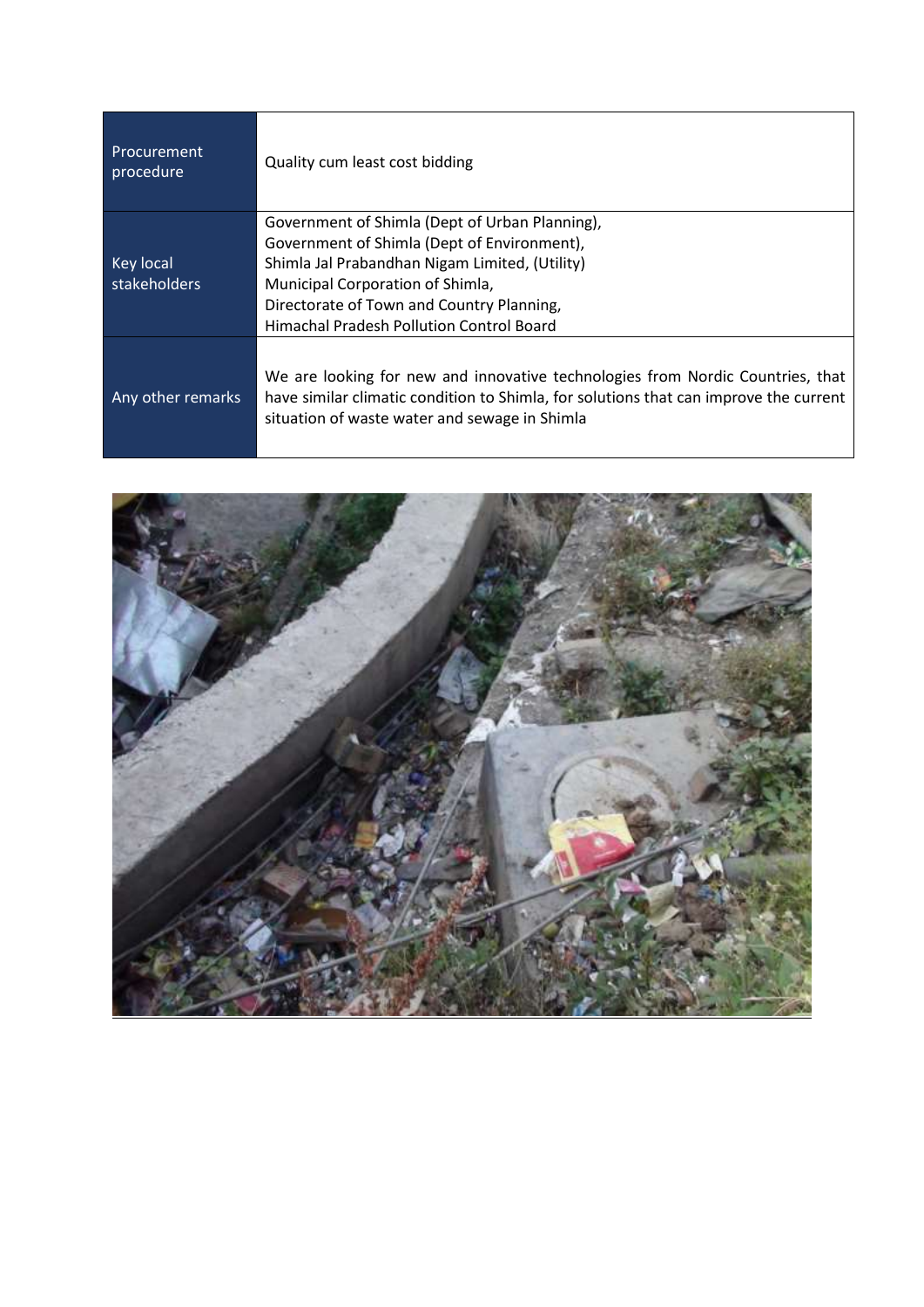